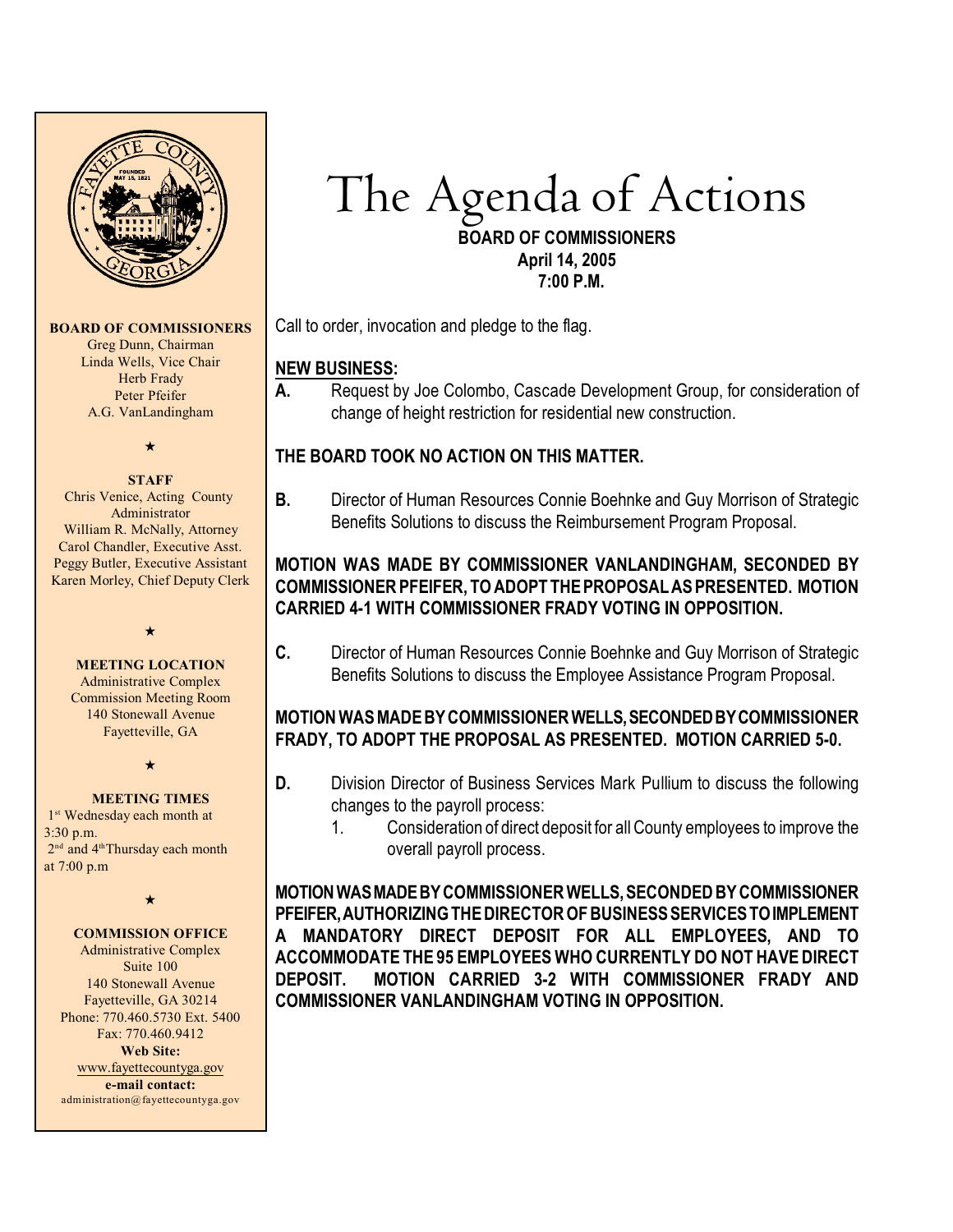**Agenda of Actions April 14, 2005 Page 2**

2. Consideration of direct deposit for all employees to be Wednesday instead of Friday.

#### **MOTION WAS MADE BY COMMISSIONER WELLS, SECONDED BY COMMISSIONER FRADY, TO ADOPT THE DIRECT DEPOSIT TO BE WEDNESDAY INSTEAD OF FRIDAY. MOTION CARRIED 5-0.**

**E.** Discussion of revised Noise Ordinance.

## **IT WAS THE CONSENSUS OF THE BOARD TO ALLOW PEOPLE IN THE AUDIENCE TO SPEAK IN FAVOR OR AGAINST THE PROPOSED AMENDMENT TO THE NOISE ORDINANCE.**

**MOTION WAS MADE BY COMMISSIONER PFEIFER, SECONDED BY COMMISSIONER WELLS, TO ADOPT THE AMENDMENT TO THE NOISE ORDINANCE. MOTION CARRIED 5-0.**

## **CONSENT AGENDA: MOTION WAS MADE BY COMMISSIONER VANLANDINGHAM, SECONDED BY COMMISSIONER WELLS, TO ADOPT THE CONSENT AGENDA AS PRESENTED. MOTION CARRIED 5-0.**

- **1.** Approval of budget adjustment for donation to the Library from ICLE Satellite of \$780, by increasing the revenue account and decreasing the other supplies account resulting in a zero impact on the Library's budget.
- **2.** Approval of authorization for the Chairman to execute Georgia Department of Transportation contract #C36877-05-000-0 base and plant mix paving for portions of Snead and Quarters Roads.
- **3.** Approval of Worker's Compensation Renewal.
- **4.** Approval of reimbursement of \$13,755 to the Sheriff Department**'**s General Fund budget for damage to a Sheriff's vehicle. This action replaces previous action of Board taken on March 24, 2005.
- **5.** Approval of authorization for the Chairman to execute the Certificate of Ownership and Agreement for the approved LARP request LAR05-S007-00(761) Fayette County, fourteen county roads, 10.080 miles.
- **6.** Approval of minutes for Board of Commissioners meeting held on March 2, 2005.

# **PUBLIC COMMENT:**

Members of the public are allowed up to five minutes each to address the Board on issues of concern other than those items which are on this evening's agenda.

# **THERE WAS NO PUBLIC COMMENT.**